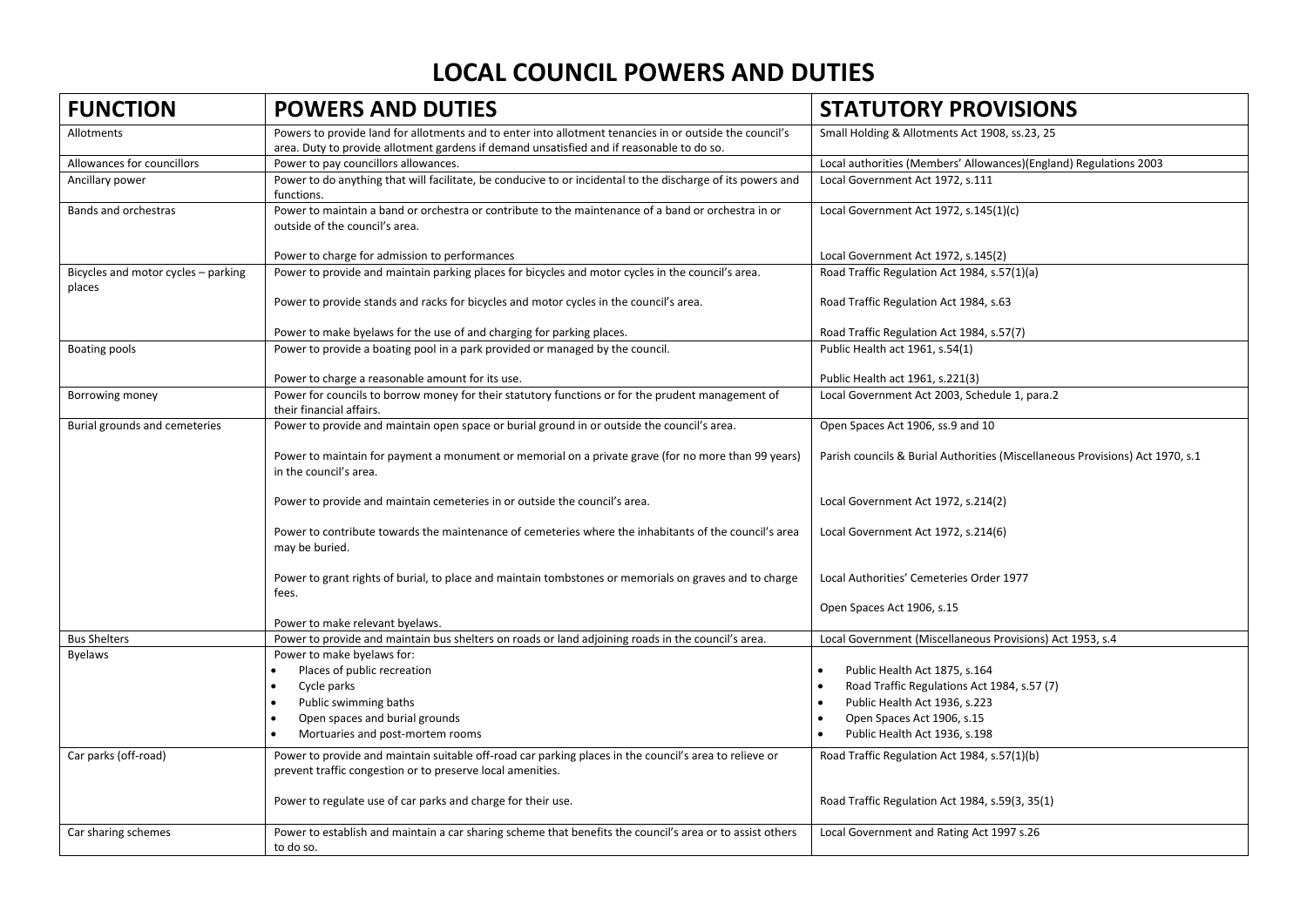| Charging for discretionary services | Power to charge on a cost-recovery basis (i.e. not to make any profit) if the council has discretion to      | Local Government Act 2003, s.93                                       |
|-------------------------------------|--------------------------------------------------------------------------------------------------------------|-----------------------------------------------------------------------|
|                                     | provide a service. Power does not apply where the council has a separate power to charge for the             |                                                                       |
|                                     | provision of a service or it is prohibited from charging for it.                                             |                                                                       |
| Charities                           | Power to act as trustee of non-ecclesiastical charities.                                                     | Charities Act 2011, ss. 298-303; Local Government Act 1972, s.139 (1) |
| Cinemas                             | Power to provide a cinema, or contribute towards the expenses of a cinema in or outside of the council's     | Local Government Act 1972, s.145(1)(b)                                |
|                                     | area.                                                                                                        |                                                                       |
|                                     |                                                                                                              | Local Government Act 1972, s.145(2)                                   |
|                                     | Power to charge for admission to a cinema provided by the council.                                           |                                                                       |
| Clocks                              | Power to provide and maintain public clocks in the council's area.                                           | Parish Councils Act 1957, s.2                                         |
| <b>Closed Churchyards</b>           | Powers to maintain a closed churchyard in the council's area if requested to do so by a parochial church     | Local Government Act 1972, s.215                                      |
|                                     | council.                                                                                                     |                                                                       |
| Commons and                         | Powers to provide land in the council's area for common pasture if the council's expenditure can be          | Small Holdings and Allotments Act 1908, s.34                          |
| common pastures                     | recovered from any charges it makes for use of the land.                                                     |                                                                       |
| Community gardens                   | Power to provide and maintain open space as gardens in or outside of the council's area.                     | Open Spaces Act 1906, ss.9-10                                         |
| Community centres                   | Power to provide & equip buildings for use of clubs having athletic, social or educational objectives        | Local Government (Miscellaneous Provisions) Act 1976 s.19             |
|                                     |                                                                                                              |                                                                       |
|                                     | Power to acquire, provide and furnish community buildings for public meetings and assemblies                 | Local Government Act 1972, s.133                                      |
| Conference facilities               | Power to provide and encourage the use of facilities in the council's area.                                  | Local Government Act 1972, s.144                                      |
| Contracts                           | Power to enter into contracts.                                                                               | Local Government Act 1972, s.111                                      |
| Crime prevention                    | Power to spend money on crime detection and prevention measures in the council's area.                       | Local Government and Rating Act 1997, s.31                            |
| Dance halls                         | Power to provide premises or contribute towards the expenses of providing dances in or outside of the        | Local Government Act 1972, s.145(1)(a)                                |
|                                     | council's area.                                                                                              |                                                                       |
|                                     |                                                                                                              |                                                                       |
|                                     | Power to charge for admission.                                                                               | Local Government Act 1972, s.145(2)                                   |
| Ditches & Ponds                     | Power to deal with ditches, ponds, pools and gutters by draining them or preventing them from being          | Public Health Act 1936, s.260                                         |
|                                     | harmful to public health.                                                                                    |                                                                       |
|                                     | Power to carry out works for their maintenance or improvement or to pay others to do this.                   | Public Health Act 1936, s.260                                         |
| Dog control orders                  | Power to issue fixed penalty notices for offences committed under dog control orders*                        | Clean Neighbourhoods and Environment Act 2005, s.59                   |
|                                     | *UNTIL 20 Oct 2017 when replaced by PSPOs - S.75 Anti-Social Behaviour, Crime & Policing Act 2014            |                                                                       |
| <b>Employment of staff</b>          | Power to appoint staff.                                                                                      | Local Government Act 1972, s.112                                      |
| Fetes and other events              | Power to provide entertainments and facilities for dancing in or outside of the council's area.              | Local Government Act 1972, s.145(1)(a)                                |
|                                     |                                                                                                              |                                                                       |
|                                     | Power to charge for admission.                                                                               | Local Government Act 1972, s.145(2)                                   |
| Entertainment & arts                | Power to provide or contribute to entertainment, dancing, theatre, concerts, bands, orchestras, arts and     | Local Government Act 1972, s.145                                      |
|                                     | crafts etc.                                                                                                  |                                                                       |
| General Power of Competence         | Power for an eligible council to do anything subject to statutory prohibitions, restrictions and limitations | Localism Act 2011, ss.1-8                                             |
|                                     | including those in place before or after introduction of general power of competence                         |                                                                       |
| Gifts                               | Power to accept gifts                                                                                        | Local Government Act 1972, s.139                                      |
| Graffiti                            | Power to issue fixed penalty notices for graffiti offences in the council's area.                            | Anti-social Behaviour Act 2003, s.43                                  |
| Honorary titles                     | Power to confer the title of honorary freemen/freewomen of council's area to persons of distinction and      | Local Government Act 1972, s.249                                      |
|                                     | persons who have, in the opinion of the authority, rendered eminent services to that place or area           |                                                                       |
| Indemnities                         | Power to indemnify councillors and staff with insurance cover.                                               | Local Government Act 2000, s.101                                      |
|                                     |                                                                                                              |                                                                       |
|                                     |                                                                                                              | Local Authorities (Indemnities for Members and Officers) Order 2004   |
| Investments                         | Power to invest property in approved schemes.                                                                | Trustee Investments Act 1961, s.11                                    |
| Land/premises                       | Power to purchase or sell land in or outside of the council's area.                                          | Local Government Act 1972, ss.124, 127                                |
|                                     |                                                                                                              |                                                                       |
|                                     | Power to appropriate land for an authorised purpose.                                                         | Local Government Act 1972, s.126                                      |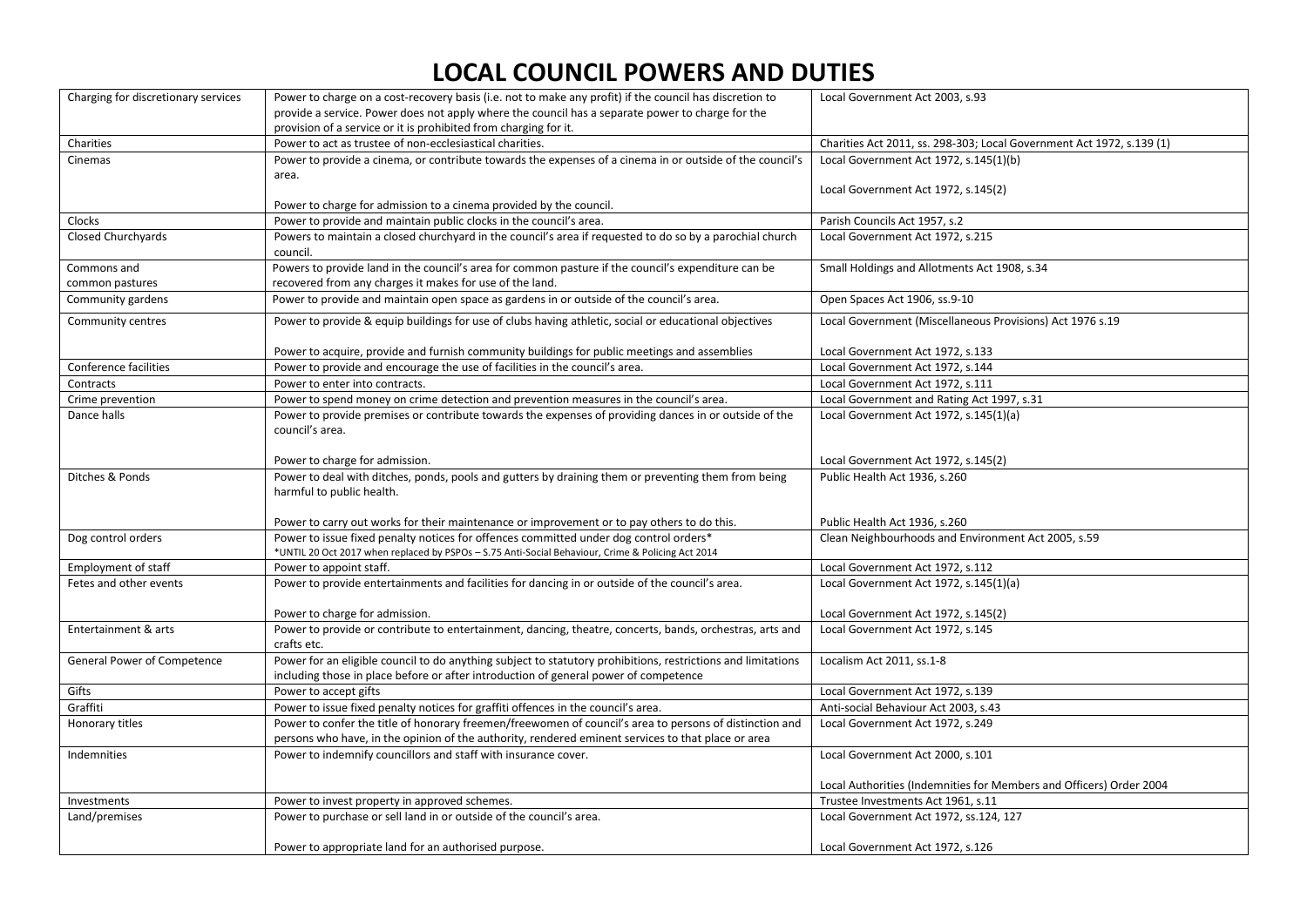|                                    | Power to accept and maintain gifts of land.                                                                                                                                                                        | Local Government Act 1972, s.139                                                     |
|------------------------------------|--------------------------------------------------------------------------------------------------------------------------------------------------------------------------------------------------------------------|--------------------------------------------------------------------------------------|
| Life-saving appliances             | Power to provide life-saving appliances (defibrillators, lifebelts etc.)                                                                                                                                           | Public Health Act 1936, s.234                                                        |
| Lighting                           | Power to light roads and public places in the council's area.                                                                                                                                                      | Parish councils Act 1957, s.3; Highways Act 1980, s.301                              |
| Litter bins                        | Power to provide and maintain litter bins in streets and other public spaces and contribute to their<br>provision and maintenance.                                                                                 | Litter Act 1983, ss.5,6                                                              |
| Lotteries                          | Powers to promote lotteries.                                                                                                                                                                                       | Gambling Act 2005, ss.98, 252                                                        |
| Markets                            | Power to establish markets in the council's area and provide a market place and market buildings.                                                                                                                  | Food Act 1984, s.50                                                                  |
|                                    | Power for a council that maintains a market to make byelaws.                                                                                                                                                       | Food Act 1984 s.60                                                                   |
| Mortuaries and post-mortem rooms   | Powers to provide mortuaries and post mortem rooms.                                                                                                                                                                | Public Health Act 1936, s.198                                                        |
|                                    | Power to make byelaws to manage and charge for the use of mortuaries and post-mortem rooms.                                                                                                                        | Public Health Act 1936, s.198                                                        |
| Neighbourhood Planning             | Powers to act as lead body for a neighbourhood development plan or a neighbourhood development                                                                                                                     | Localism Act 2011, Sch. 9; Town & Country Planning Act 1990, s.61F(1), (2); Planning |
|                                    | order                                                                                                                                                                                                              | and Compulsory Purchase Act 2004, s.38C(2)                                           |
| Newsletters etc.                   | Power for councils to publish information about the council, its services and the services provided in the<br>area by other local authorities, government departments, charities or other voluntary organisations. | Local Government Act 1972, s.142                                                     |
| Non-councillors                    | Power to appoint non-councillors to council committees and sub-committees.                                                                                                                                         | Local Government Act 1972, s.102(3)                                                  |
| Open spaces                        | Power to provide and maintain land for public recreation.                                                                                                                                                          | Public Health Act 1875, s.164                                                        |
|                                    | Power to make byelaws.                                                                                                                                                                                             | Public Health Act 1875, s.164                                                        |
|                                    | Power to provide and maintain land for open spaces in or outside of the council's area.                                                                                                                            | Open Spaces Act 1906, ss.9 and 10                                                    |
|                                    | Power to make byelaws.                                                                                                                                                                                             | Open Spaces Act 1906, s.15                                                           |
| Parish meetings                    | Power to convene                                                                                                                                                                                                   | Local Government Act 1972, Sch 12, para 15                                           |
| Planning applications              | Power to be notified of planning applications affecting the council's area, if the parish council so<br>requests, and to comment.                                                                                  | Town and Country Planning Act 1990, Sch 1, para 8                                    |
| Precept                            | Power to raise a precept.                                                                                                                                                                                          | Local Government Finance Act 1992, s.41                                              |
| Public buildings and village halls | Power to provide buildings for public meetings and assemblies or contribute towards the expenses of<br>providing such buildings.                                                                                   | Local Government Act 1972, s.133                                                     |
| Public Conveniences (toilets)      | Power to provide public toilets.                                                                                                                                                                                   | Public Health Act 1936, s.87                                                         |
|                                    | Power to make byelaws.                                                                                                                                                                                             | Public Health Act 1936, s.87                                                         |
| Rights of way (public)             | Power to repair and maintain public footpaths and bridleways in the council's area.                                                                                                                                | Highways Act 1980, ss. 43,50                                                         |
|                                    | Power to enter into agreement to dedicate a road as highway in the council's area or an adjoining area.                                                                                                            | Highways Act 1980, s.30                                                              |
|                                    | Power to enter into agreement to widen existing highway in the council's area or an adjoining area.                                                                                                                | Highways Act 1980, s.72                                                              |
|                                    | Power to provide warning notices on footpaths and bridleways.                                                                                                                                                      | Road Traffic Regulation Act 1984 s.72(2)                                             |
|                                    |                                                                                                                                                                                                                    |                                                                                      |
| Recreation                         | Power to provide and manage recreation grounds, public walks, pleasure grounds and open spaces.                                                                                                                    | Public Health Act 1875, s.164                                                        |
|                                    | Power to make byelaws.                                                                                                                                                                                             | Public Health Act 1875, s.164                                                        |